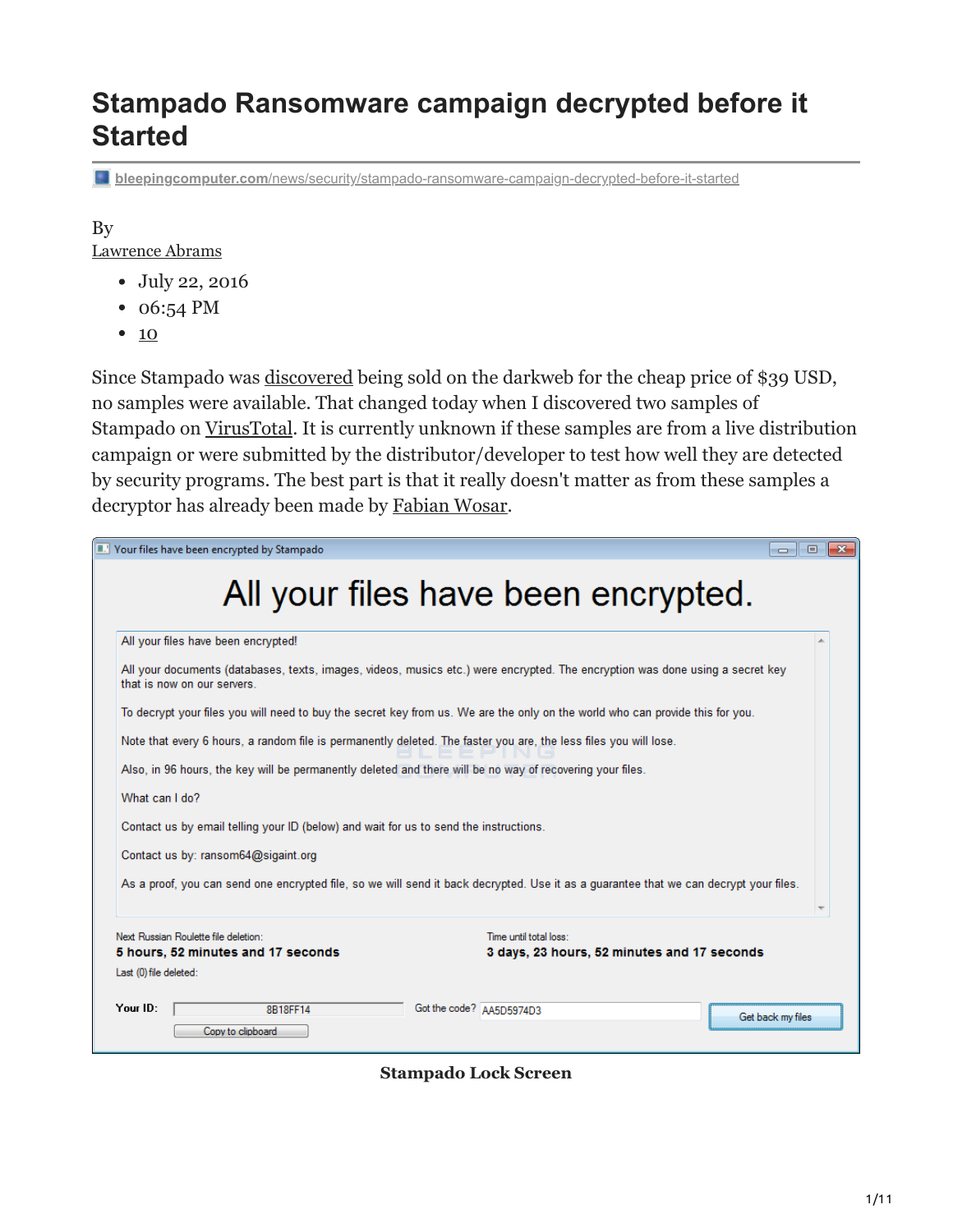What we do know, though, is that Stampado is fully functional and written in the AutoIT scripting language. When installed, it will encrypt a victim's files using AES encryption and then demand a ransom in order to get your files back. The two samples I have discovered have the names **kek.exe** and **WifiHack.exe.** At this time the ransom amount is currently unknown and you need to email the specified email address in order to get payment instructions.

## **How to Decrypt files encrypted by Stampado**

[Fabian Wosar,](https://twitter.com/fwosar) of [Emsisoft](http://www.emsisoft.com/), was able to analyze the Stampado samples and create a decryptor for the infection. To use Fabian's decryptor, simply download it from the following URL: [https://decrypter.emsisoft.com/stampado.](https://decrypter.emsisoft.com/stampado) Once downloaded, execute it and go into the options screen, where you will need to enter your ID and the email address found on the lock screen.

| ET Emsisoft Decrypter for Stampado        | $\begin{array}{c c c c c c} \hline \multicolumn{3}{c }{\mathbf{C}} & \multicolumn{3}{c }{\mathbf{X}} \end{array}$ |
|-------------------------------------------|-------------------------------------------------------------------------------------------------------------------|
| <b>EMSISOFT</b> Decrypter                 |                                                                                                                   |
|                                           | For Stampado - Version 1.0.0.172                                                                                  |
| Options<br>Results<br>About<br>Decrypter  |                                                                                                                   |
| General settings                          |                                                                                                                   |
| Keep encrypted files                      |                                                                                                                   |
| <b>BLEEPING</b><br>COMPUTER               |                                                                                                                   |
| Decryption key settings<br>Email address: |                                                                                                                   |
| Your ID:                                  |                                                                                                                   |
| C 2015 Emsisoft Ltd                       | http://www.emsisoft.com                                                                                           |

#### **Decryptor Options**

Once you enter in the required information, you can go back to the Decryptor tab and begin decrypting your files.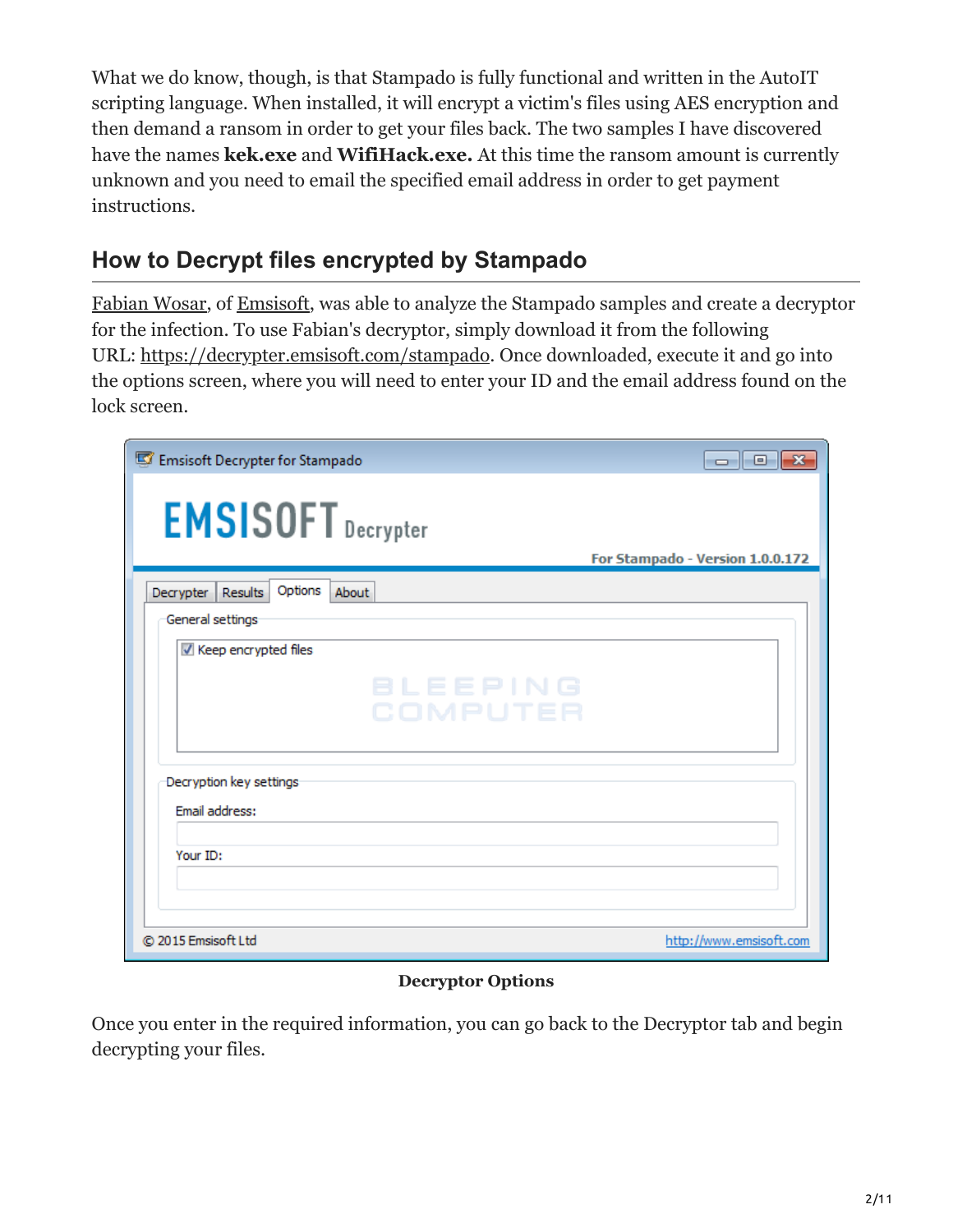| Ensisoft Decrypter for Stampado                                                                                                                                                                                                                                                                                                                                                                                                                                                                                                                                                                                                                                                            | 同                                |
|--------------------------------------------------------------------------------------------------------------------------------------------------------------------------------------------------------------------------------------------------------------------------------------------------------------------------------------------------------------------------------------------------------------------------------------------------------------------------------------------------------------------------------------------------------------------------------------------------------------------------------------------------------------------------------------------|----------------------------------|
| <b>EMSISOFT</b> Decrypter                                                                                                                                                                                                                                                                                                                                                                                                                                                                                                                                                                                                                                                                  | For Stampado - Version 1.0.0.172 |
| Decrypter Results Options<br>About                                                                                                                                                                                                                                                                                                                                                                                                                                                                                                                                                                                                                                                         |                                  |
| Status: Successfully decrypted!                                                                                                                                                                                                                                                                                                                                                                                                                                                                                                                                                                                                                                                            |                                  |
| Encrypted file: C:\Users\User\AppData\Local\Google\Chrome\User Data\Default\Extensions<br>\aapocclcgogkmnckokdopfmhonfmgoek\0.9_0\icon_128.png.locked<br>Destination file: C:\Users\User\AppData\Local\Google\Chrome\User Data\Default\Extensions<br>\aapocclcgogkmnckokdopfmhonfmgoek\0.9_0\icon_128.png<br>Status: Successfully decrypted!<br>Encrypted file: C:\Users\User\AppData\Local\Google\Chrome\User Data\Default\Extensions<br>\aapocclcgogkmnckokdopfmhonfmgoek\0.9_0\icon_16.png.locked<br>Destination file: C:\Users\User\AppData\Local\Google\Chrome\User Data\Default\Extensions<br>\aapocclcgogkmnckokdopfmhonfmgoek\0.9_0\icon_16.png<br>Status: Successfully decrypted! |                                  |
| Encrypted file: C:\Users\User\AppData\Local\Google\Chrome\User Data\Default\Extensions<br>\aapocclcgogkmnckokdopfmhonfmgoek\0.9_0\main.html.locked<br>Destination file: C:\Users\User\AppData\Local\Google\Chrome\User Data\Default\Extensions                                                                                                                                                                                                                                                                                                                                                                                                                                             | Abort                            |
| Save log<br>Copy log to clipboard<br>© 2015 Emsisoft Ltd                                                                                                                                                                                                                                                                                                                                                                                                                                                                                                                                                                                                                                   | http://www.emsisoft.com          |
|                                                                                                                                                                                                                                                                                                                                                                                                                                                                                                                                                                                                                                                                                            |                                  |

#### **Decrypting Files**

When the decryptor finished decrypting the files, you can close the program.

### **Possible link between Stampado and Jigsaw?**

There are some interesting correlations, though possibly weak, between the **Jigsaw** ransomware and Stampado.

One of the nastier "features" of Stampado is its Russian Roulette, which will randomly delete an encrypted file every 6 hours. Each time this roulette countdown reaches 0, the amount of files are doubled. This is the same incrementing file deletion behavior is also exhibited by Jigsaw during its countdown. As file deletion in ransomware is very rare, it is interesting to see a similar behavior between the two ransomware infections.

Coincidentally, [Michael Gillespie](https://twitter.com/demonslay335) found a variant of Jigsaw yesterday that included the email address **stampado@narod.ru.** Coincidence or not?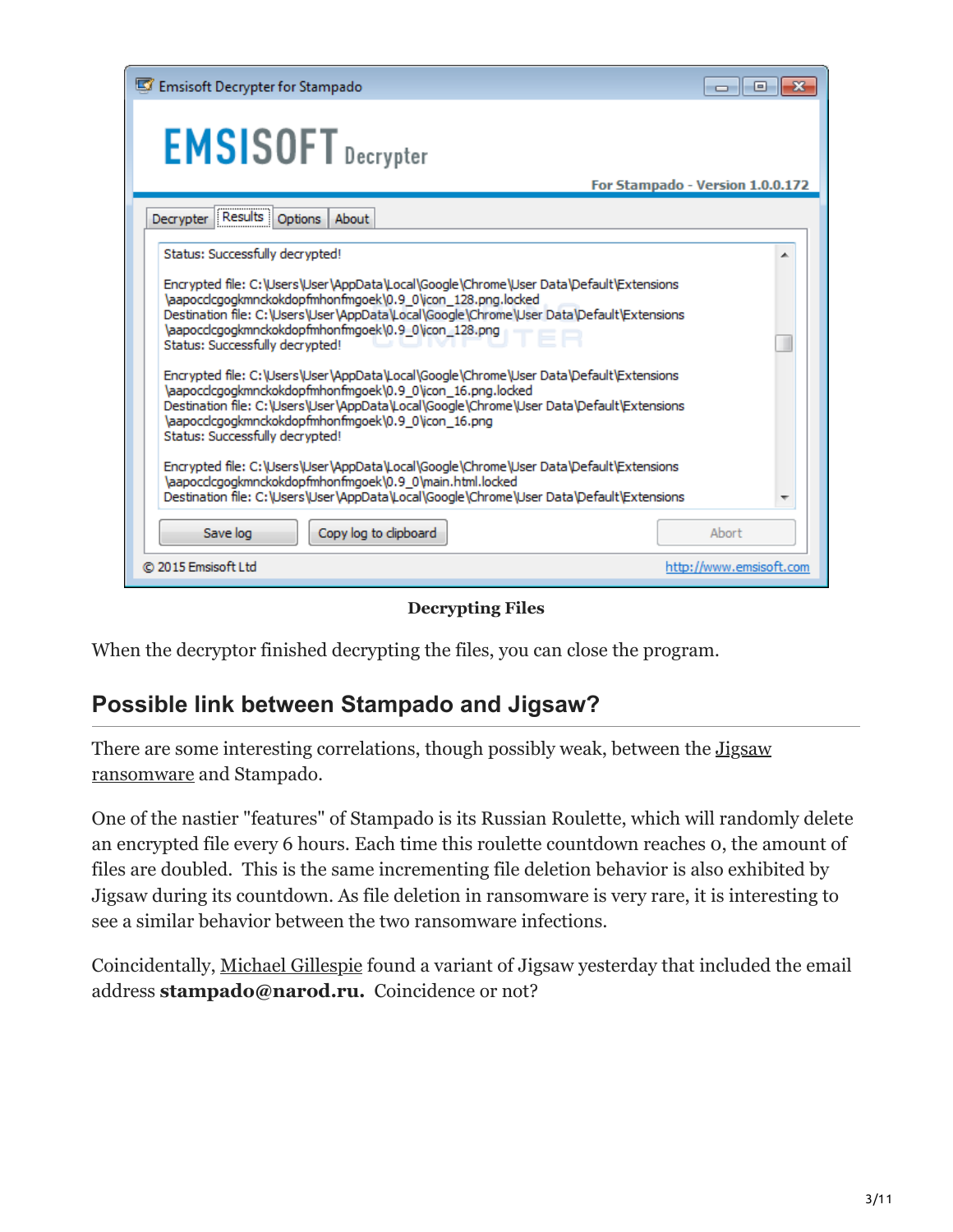

**Jigsaw background containing a email with Stampado**

Last, but not least, Stampado is being sold on the same darkweb site as Jigsaw. Granted, these connections are weak at best, yet I felt it was worth mentioning.

### **How Stampado encrypts a victim's Files**

When Stampado is installed it will copy itself to **%AppData%\scvhost.exe** and encrypt specific file types found under the victim's %UserProfile% folder using AES encryption. When it encrypts a file, it will append the **.locked** extension to it. This means that a file called test.jpg, will be named test.jpg.locked. The files currently targeted by Stampado are: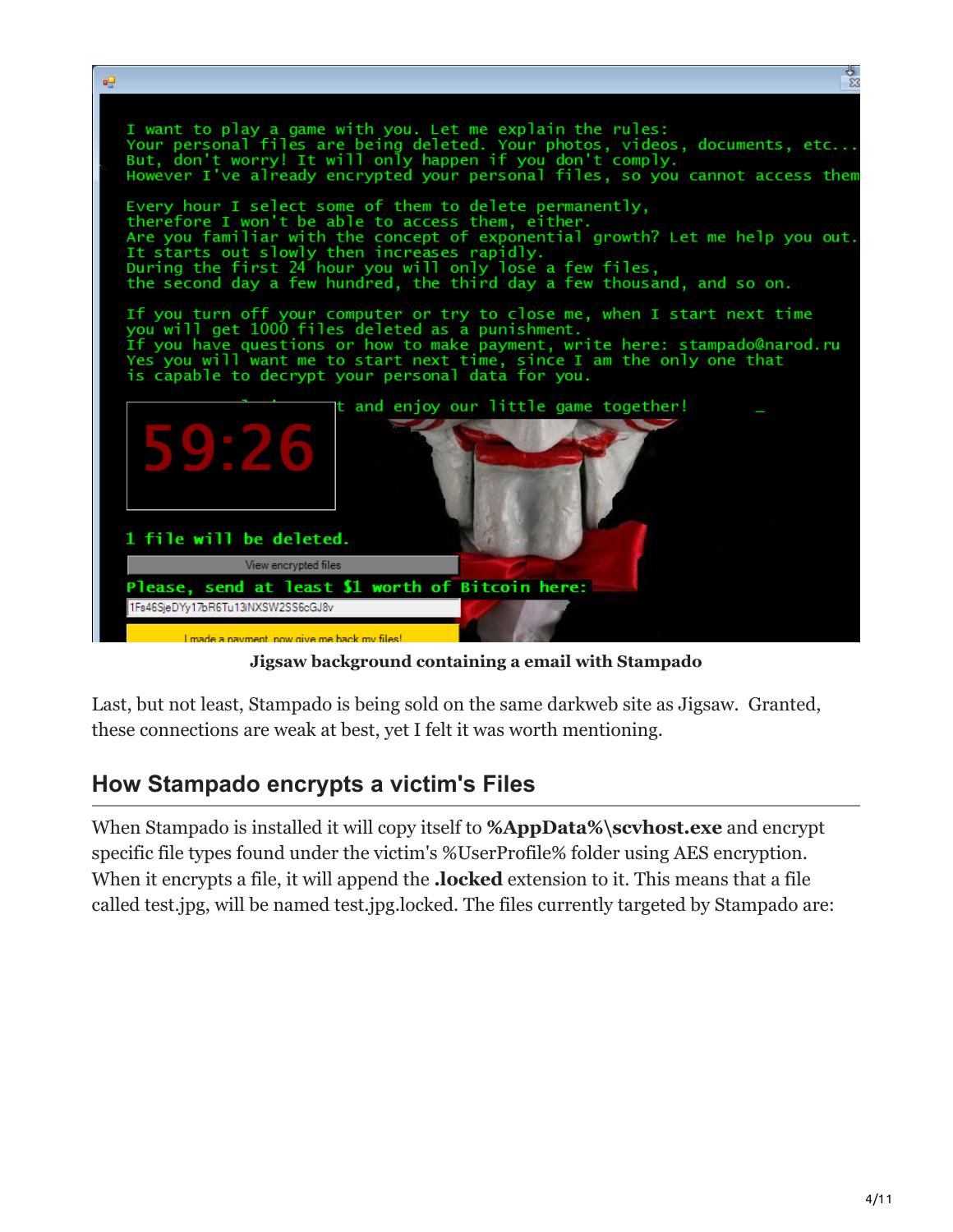.jpg, .jpeg, .gif, .bmp, .c, .doc, .docx, .ppt, .pptx, .xls, .xlsx, .mov, .mp3, .cpp, .au3, .pas, .php, .wav, .wma, .wmv, .mp4, .rar, .zip, .7z, .001, .html, .pdf, .txt, .ai, .dmg, .dwg, .ps, .flv, .xml, .skp, .aiml, .sql, .cdr, .svg, .png, .ico, .ani, .m4a, .avi, .csv, .d3dbsp, .sc2save, .sie, .sum, .ibank, .t13, .t12, .qdf, .gdb, .tax, .pkpass, .bc6, .bc7, .bkp, .bak, .qic, .bkf, .sidn, .sidd, .mddata, .itl, .itdb, .icxs, .hvpl, .hplg, .hkdb, .mdbackup, .syncdb, .gho, .cas, .map, .wmo, .itm, .sb, .fos, .mcgame, .vdf, .ztmp, .sis, .sid, .ncf, .menu, .layout, .dmp, .blob, .esm, .001, .vtf, .dazip, .fpk, .mlx, .kf, .iwd, .vpk, .tor, .psk, .rim, .w3x, .fsh, .ntl, .arch00, .lvl, .snx, .cfr, .ff, .vpp\_pc, .lrf, .m2, .mcmeta, .vfs0, .mpqge, .kdb, .db0, .DayZProfile, .rofl, .hkx, .bar, .upk, .das, .iwi, .litemod, .asset, .forge, .ltx, .bsa, .apk, .re4, .sav, .lbf, .slm, .bik, .epk, .rgss3a, .pak, .big, .unity3d, .wotreplay, .xxx, .desc, .py, .m3u, .js, .css, .rb, .p7c, .p7b, .p12, .pfx, .pem, .crt, .cer, .der, .x3f, .srw, .pef, .ptx, .r3d, .rw2, .rwl, .raw, .raf, .orf, .nrw, .mrwref, .mef, .erf, .kdc, .dcr, .cr2, .crw, .bay, .sr2, .srf, .arw, .3fr, .dng, .cdr, .indd, .eps, .pdd, .psd, .dbfv, .mdf, .wb2, .rtf, .wpd, .dxg, .xf, .pst, .accdb, .mdb, .pptm, .ppsx, .pps, .xlk, .xlsb, .xlsm, .wps, .docm, .odb, .odc, .odm, .odp, .ods, .odt

During the encryption process, Stampado will also create two files in the %AppData% folder that have 32 character hexadecimal names. One file will be used to store a list of the encrypted files and the other file will contain status information used by the ransomware.

When the encryption is finished, Stampado will display a lock screen that contains a unique ID that is associated with the victim and an email address that is needed to get payment information. The current emails used by the ransomware are **ransom64@sigaint.com** and **paytodecrypt@sigaint.org**. Victim's are told to email the associated email address for payment instructions and once payment is made, they will receive a key to enter into the lock screen to decrypt the files.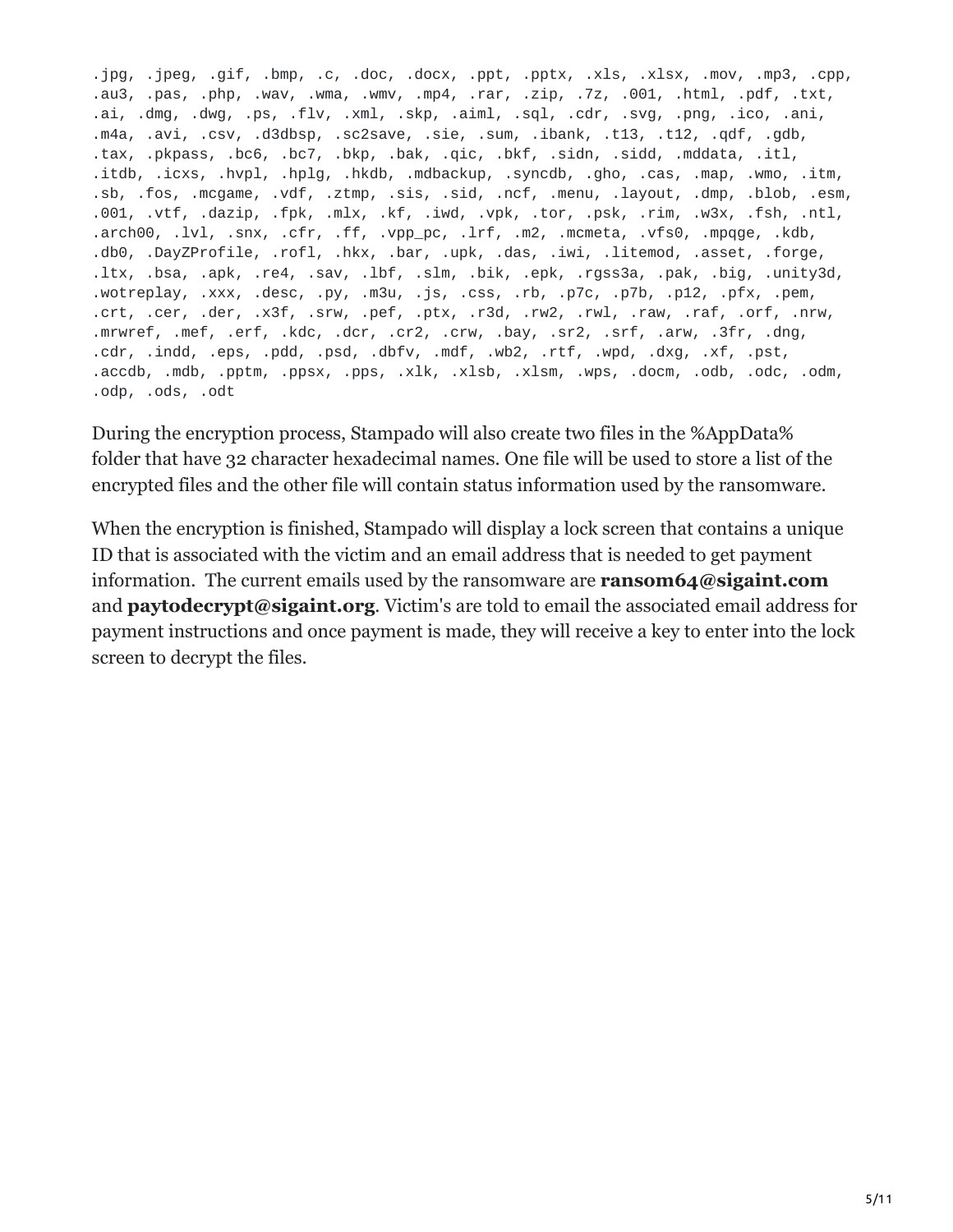| Vour files have been encrypted by Stampado                                                                       | 回                                                                                                                                     |
|------------------------------------------------------------------------------------------------------------------|---------------------------------------------------------------------------------------------------------------------------------------|
|                                                                                                                  | All your files have been encrypted.                                                                                                   |
| All your files have been encrypted!                                                                              |                                                                                                                                       |
| that is now on our servers.                                                                                      | All your documents (databases, texts, images, videos, musics etc.) were encrypted. The encryption was done using a secret key         |
|                                                                                                                  | To decrypt your files you will need to buy the secret key from us. We are the only on the world who can provide this for you.         |
| Note that every 6 hours, a random file is permanently deleted. The faster you are, the less files you will lose. |                                                                                                                                       |
| Also, in 96 hours, the key will be permanently deleted and there will be no way of recovering your files.        |                                                                                                                                       |
| What can I do?                                                                                                   |                                                                                                                                       |
| Contact us by email telling your ID (below) and wait for us to send the instructions.                            |                                                                                                                                       |
| Contact us by: ransom64@sigaint.org                                                                              |                                                                                                                                       |
|                                                                                                                  | As a proof, you can send one encrypted file, so we will send it back decrypted. Use it as a guarantee that we can decrypt your files. |
| Next Russian Roulette file deletion:                                                                             | Time until total loss:                                                                                                                |
| 5 hours, 52 minutes and 17 seconds<br>Last (0) file deleted:                                                     | 3 days, 23 hours, 52 minutes and 17 seconds                                                                                           |
|                                                                                                                  |                                                                                                                                       |
| Your ID:<br>8B18FF14<br>Copy to clipboard                                                                        | Got the code? AA5D5974D3<br>Get back my files                                                                                         |
|                                                                                                                  |                                                                                                                                       |

**Stampado Lock Screen**

On the lock screen there will also be a timer called **Next Russian Roulette file deletion** and **Time until total loss**. When the Russian Roulette countdown reaches 0, a randomly selected encrypted file will be deleted. Each time the Russian Roulette countdown reaches 0, the amount of encrypted files deleted will be doubled. When the Time until total loss timer reaches zero, all of the encrypted data on the computer will be deleted.

As already stated, there is no need to pay a ransom to Stampado as a decryptor has already been made.

### **Files associated with the Stampado Ransomware:**

```
%UserProfile%\AppData\Roaming\[random]
%UserProfile%\AppData\Roaming\[random]
%UserProfile%\AppData\Roaming\scvhost.exe
```
### **Registry entries associated with the Stampado Ransomware:**

```
HKCU\Software\Microsoft\Windows\CurrentVersion\Run\Windows Update
%UserProfile%\AppData\Roaming\scvhost.exe
```
#### **IOCs:**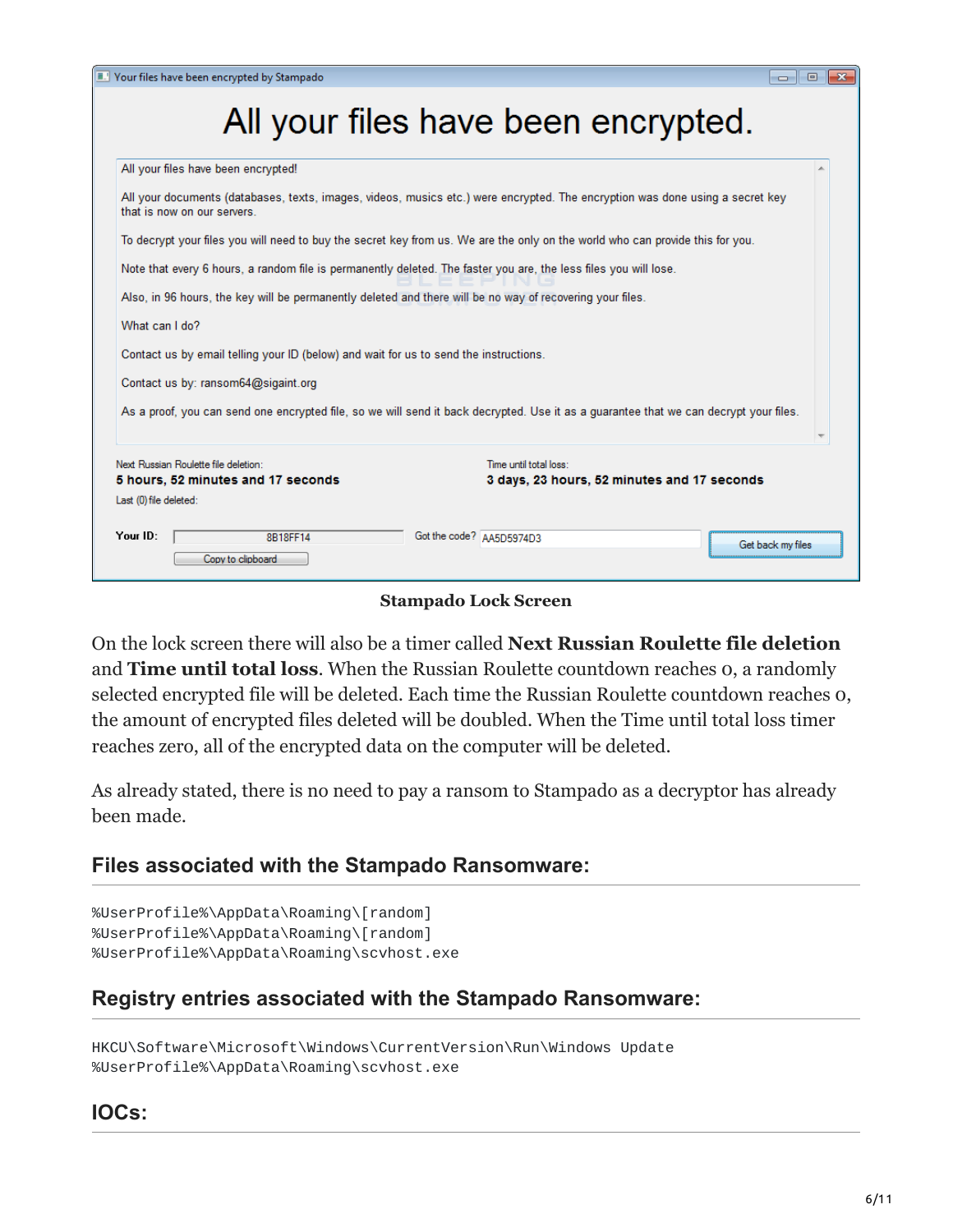SHA-256 Hash: 342933cb4cbb31a2c30ac1733afc318a6e5cd0226160a59197686d635ec71b20 SHA-256 Hash: 78db508226ccacd363fc0f02b3ae326a2bdd0baed3ae51ddf59c3fc0fcf60669

- [Decrypted](https://www.bleepingcomputer.com/tag/decrypted/)
- [Ransomware](https://www.bleepingcomputer.com/tag/ransomware/)
- [Stampado](https://www.bleepingcomputer.com/tag/stampado/)

#### [Lawrence Abrams](https://www.bleepingcomputer.com/author/lawrence-abrams/)

Lawrence Abrams is the owner and Editor in Chief of BleepingComputer.com. Lawrence's area of expertise includes Windows, malware removal, and computer forensics. Lawrence Abrams is a co-author of the Winternals Defragmentation, Recovery, and Administration Field Guide and the technical editor for Rootkits for Dummies.

- [Previous Article](https://www.bleepingcomputer.com/offer/deals/new-offer-96-percent-off-the-ultimate-comptia-certification-bundle/)
- [Next Article](https://www.bleepingcomputer.com/news/security/the-week-in-ransomware-july-22-2016-stampado-bart-holycrypt-and-more/)

### <span id="page-6-0"></span>**Comments**



[BinaryHedgehog](https://www.bleepingcomputer.com/forums/u/1009490/binaryhedgehog/) - 5 years ago

The behavior of the ransomware author is odd. I think he's keeping an eye on the security community and might patch the program soon.



[ScathEnfys](https://www.bleepingcomputer.com/forums/u/983120/scathenfys/) - 5 years ago

It's possible, but kits don't typically receive the same attention as a private/restricted sale ransomware.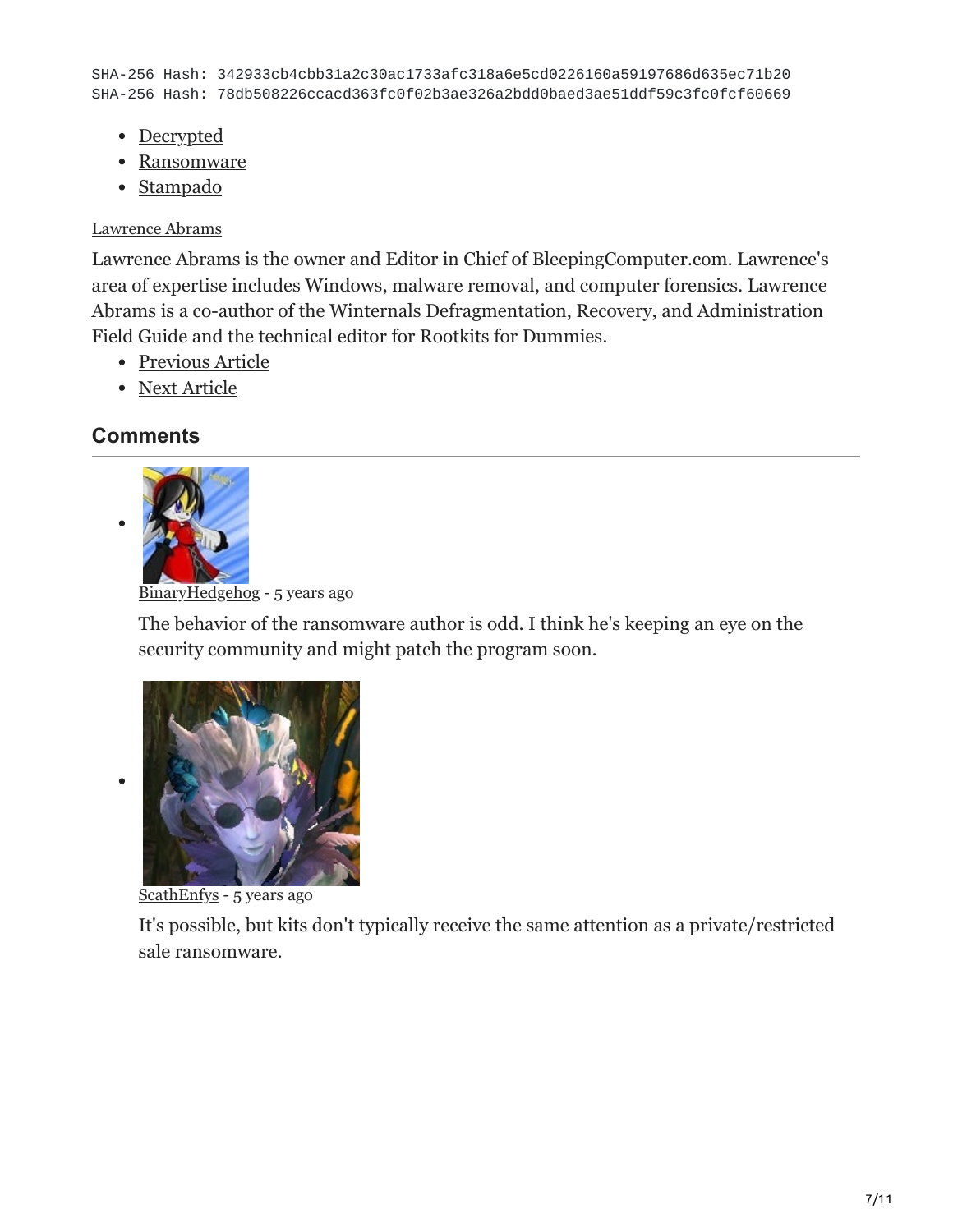

[ScathEnfys](https://www.bleepingcomputer.com/forums/u/983120/scathenfys/) - 5 years ago

Out of curiosity, is the flaw that allows decryption similar at all to the flaw in Jigsaw? I'm assuming not due to the requirement of the ID by this decryptor but am still curious :)



[Lawrence Abrams](https://www.bleepingcomputer.com/author/lawrence-abrams/) - 5 years ago Jigsaw uses AES as well, but this is a different method used to decrypt it.



[Amigo-A](https://www.bleepingcomputer.com/forums/u/998576/amigo-a/) - 5 years ago Grinler, Starting ransom 1 BTC.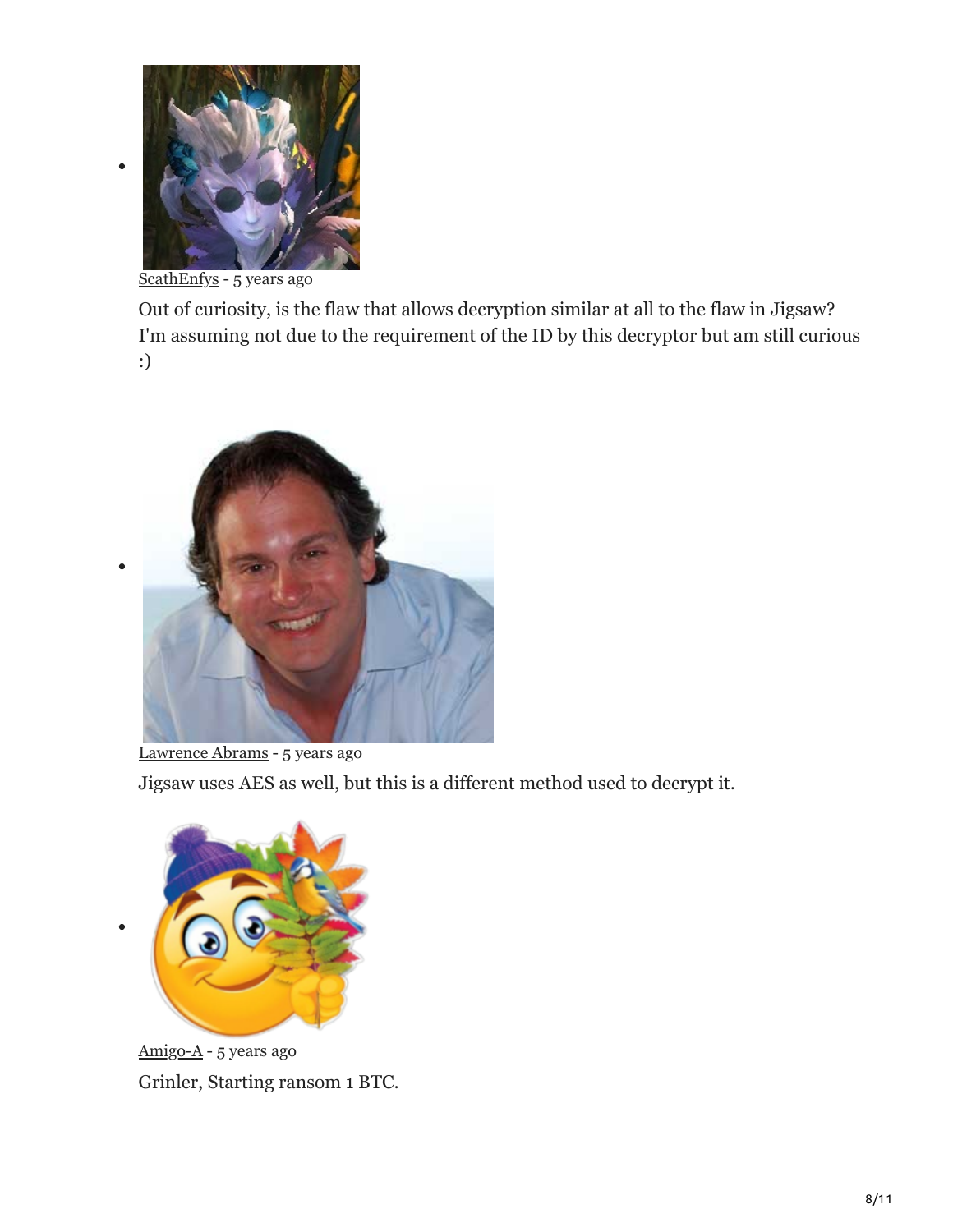

[Lawrence Abrams](https://www.bleepingcomputer.com/author/lawrence-abrams/) - 5 years ago May I ask where you got that info?



[Pakokkie](https://www.bleepingcomputer.com/forums/u/1011587/pakokkie/) - 5 years ago

Hi,

 $\bullet$ 

I am trying to decrypt the files from the Stampado ransomware, but i do not have the email and ID from the ransomware pop up page. Please, can somebody help me out?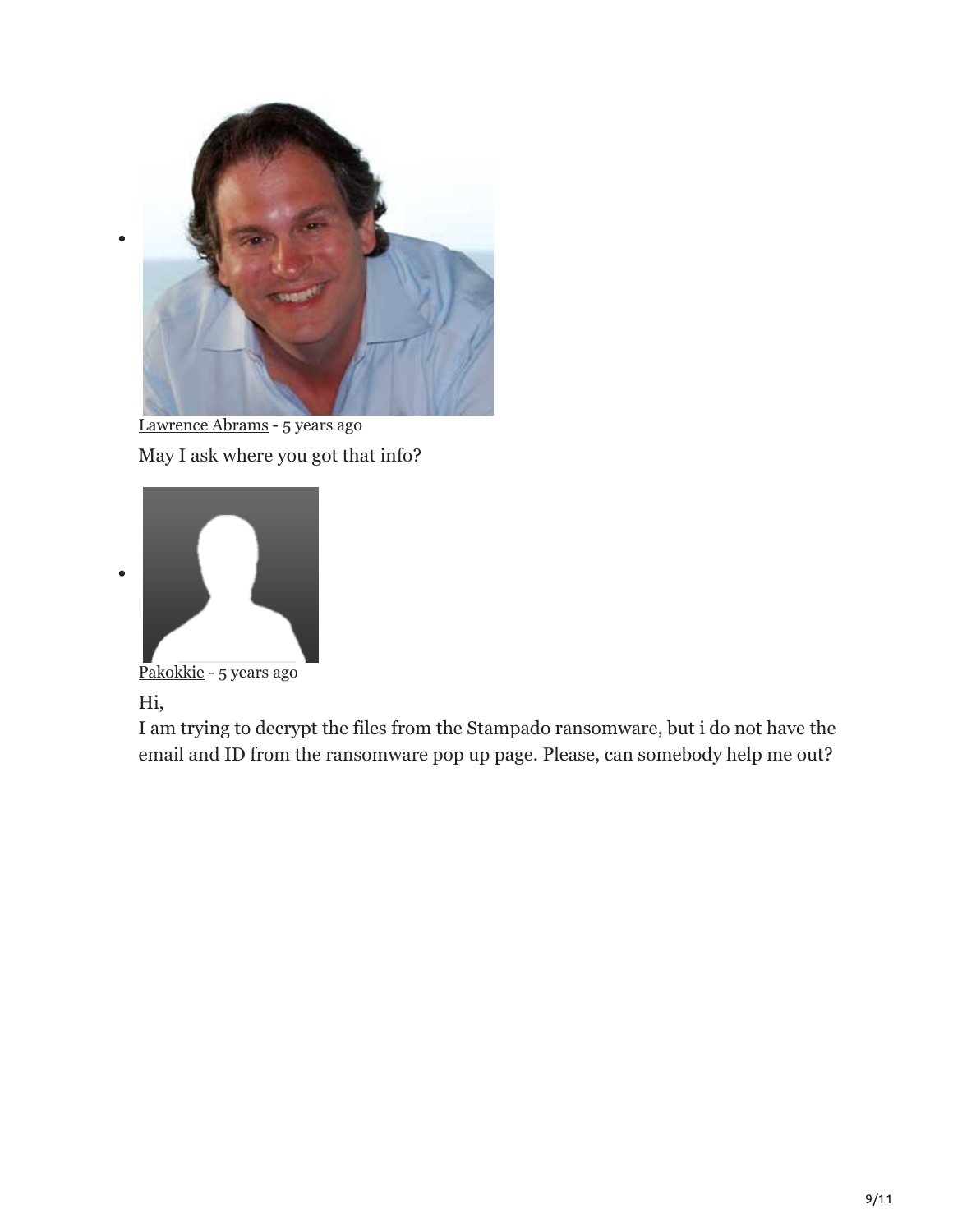

[Lawrence Abrams](https://www.bleepingcomputer.com/author/lawrence-abrams/) - 5 years ago

Is the screen not showing? Unfortunately, no way to decrypt without that info.



 $\bullet$ 

[Motor](https://www.bleepingcomputer.com/forums/u/1015244/motor/) - 5 years ago Why you delete my message?



[Lawrence Abrams](https://www.bleepingcomputer.com/author/lawrence-abrams/) - 5 years ago

You posted the same comment in multiple accounts. I left it in the previous location. If oyu want to post it here, I can remove it from the other article.